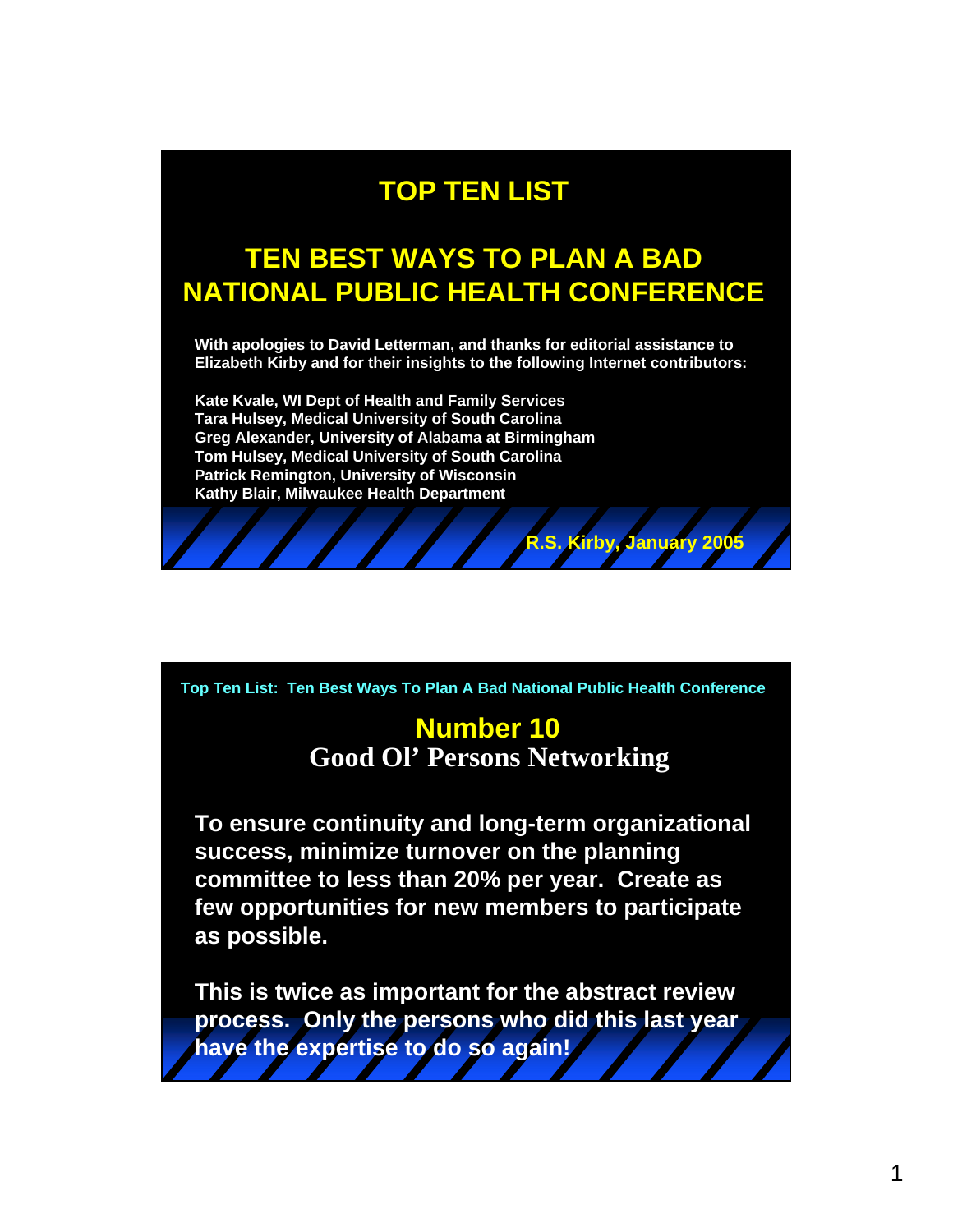## **Number 9**

**My time is the only time that matters**

**No one else has the audacity to schedule their conference on the dates you have selected. So, don't bother to check with related national organizations or agencies in your region.**

**Corollary: no one celebrates religious holidays any more. People will attend even if you schedule the conference over Easter weekend, and keynote speakers don't mind the lower attendance that inevitably occurs on those obscure Jewish or Islamic holy days.**

**Top Ten List: Ten Best Ways To Plan A Bad National Public Health Conference**

# **Number 8**

**If You Build It, They Will Come**

**Issue a call for abstracts prior to establishing the dates, location, and registration fees for the conference.**

**Your audience will come anyway, and if anyone else does, it's because you have created a 'Field of Dreams'.**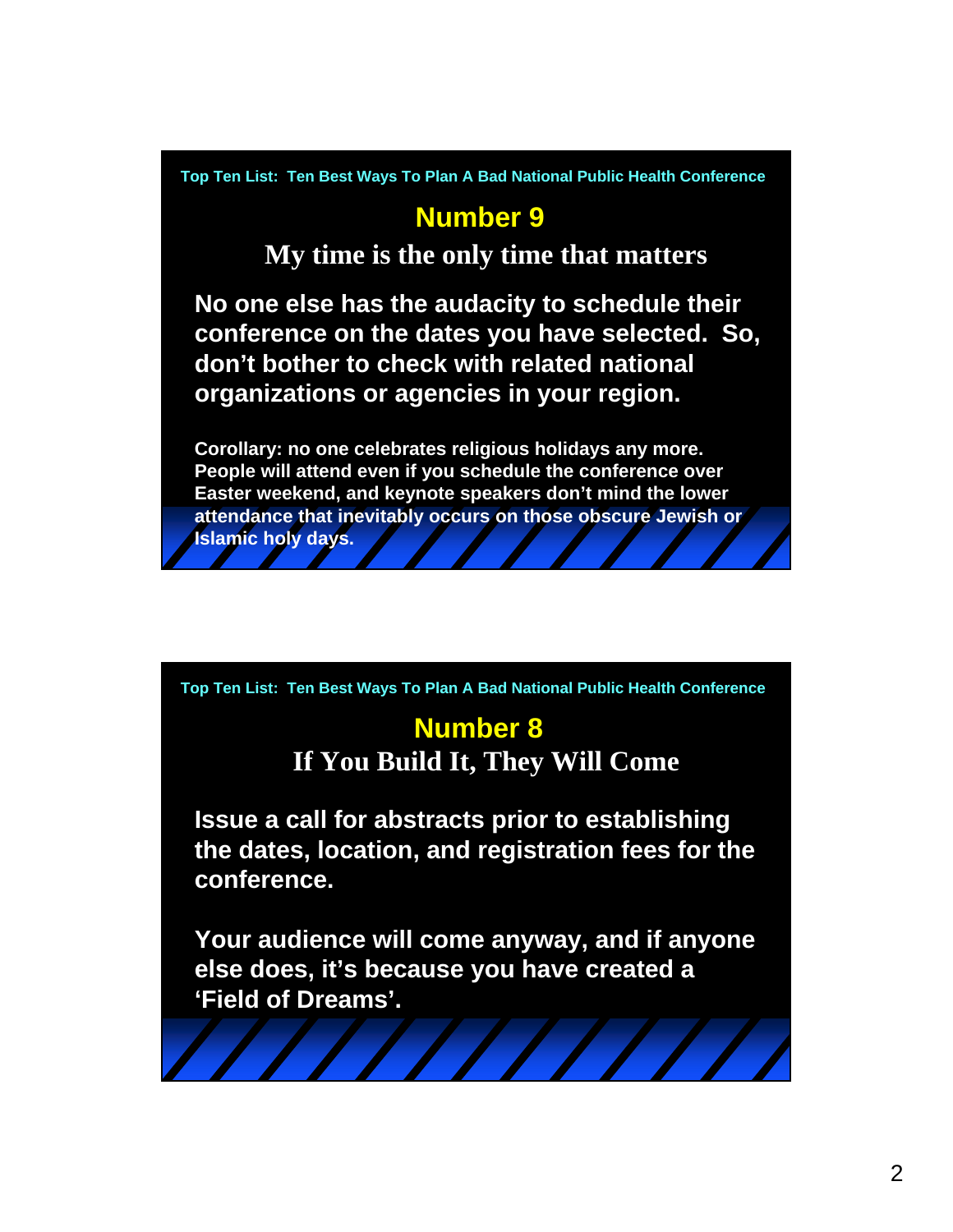

# **Number 7**

**The name goes on before the quality goes in**

**Ask the conference planning committee to spend hours developing a catchy theme for the conference. Most people decide to attend based on this aspect of marketing alone. Here's a few examples to put next year's planning committee in the mood:**

**My Cholesterol is High: Experience Prevention Individually We've Come A Long Way, Baby! Teratogens and Environmental Risks Are On the Run! Quality Matters: So Think, Plan, Act, Do**

**Top Ten List: Ten Best Ways To Plan A Bad National Public Health Conference**

# **Number 6**

**Location, Location, Location**

**Focus exclusively on room rates when selecting hotels, destinations, and dates. Everyone loves to visit Palm Desert, CA, Phoenix and Orlando in July and August, and Minneapolis or Detroit in late January.**

**Non-profits already know this, so why not public health?**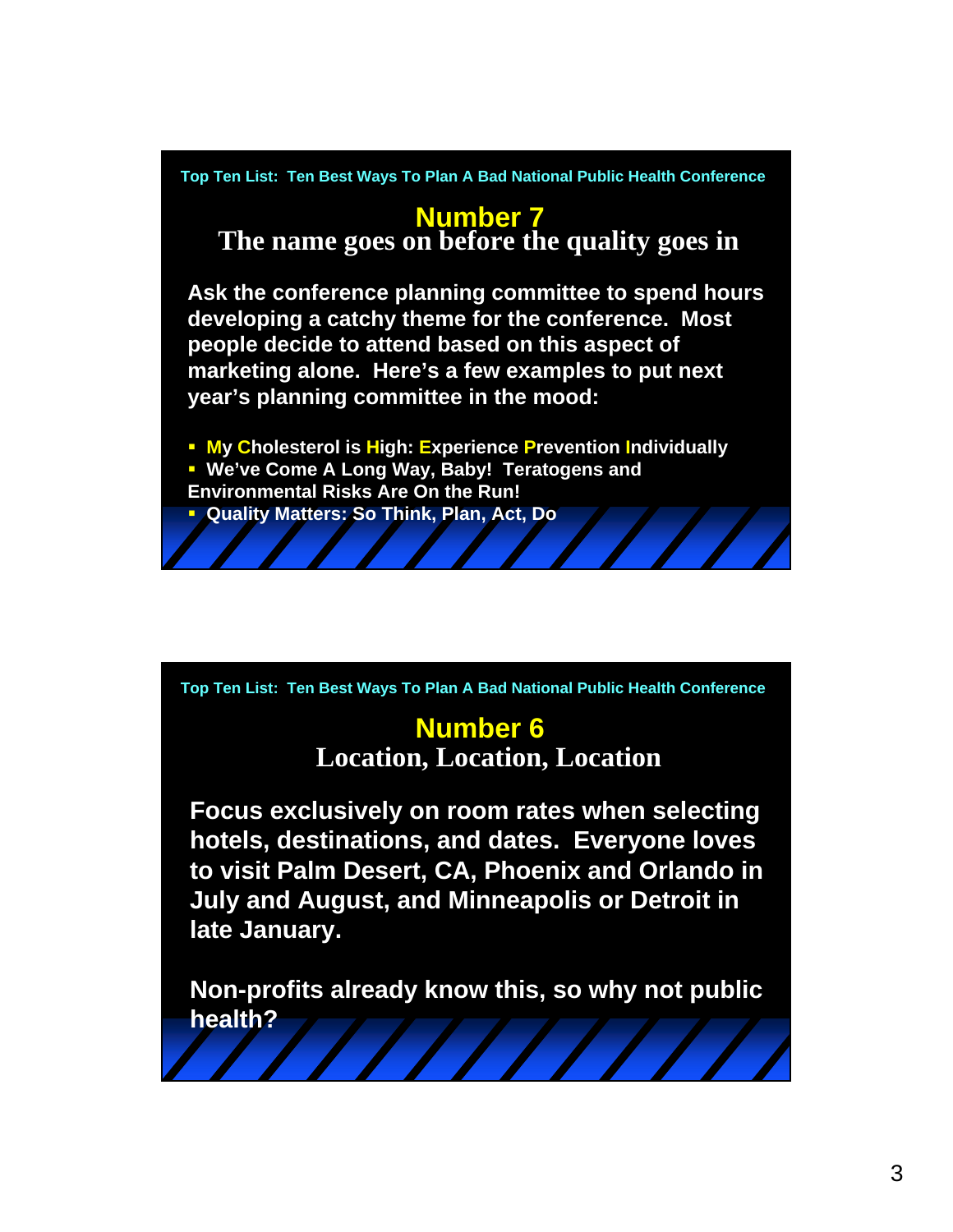## **Number 5 To lose, Lautrec!**

**Require that posters be set up prior to the opening of the conference, ask authors to attend their posters during three separate times, then discard all posters promptly at a predetermined time without telling authors that this will occur.**

**If there is an oral poster session, hold it opposite a thought-provoking speaker, and schedule it on the last day of the conference.** 

**Top Ten List: Ten Best Ways To Plan A Bad National Public Health Conference**

# **Number 4**

## **Overdone = Well Done**

**Conference attendees expect to spend all their waking hours in conference activities. Need to squeeze in a little extra?** 

**Schedule a PowerPoint presentation with a speaker during the evening reception.**

**Add on committee meetings before breakfast.**

**Invite next year's planning committee to a required meeting from 6:30-9PM on the next to last night of the conference.**

 **Everybody's here – so facilitate as many meetings for ancillary groups (ATMCH, AMCHP, CSTE, etc.) as possible.**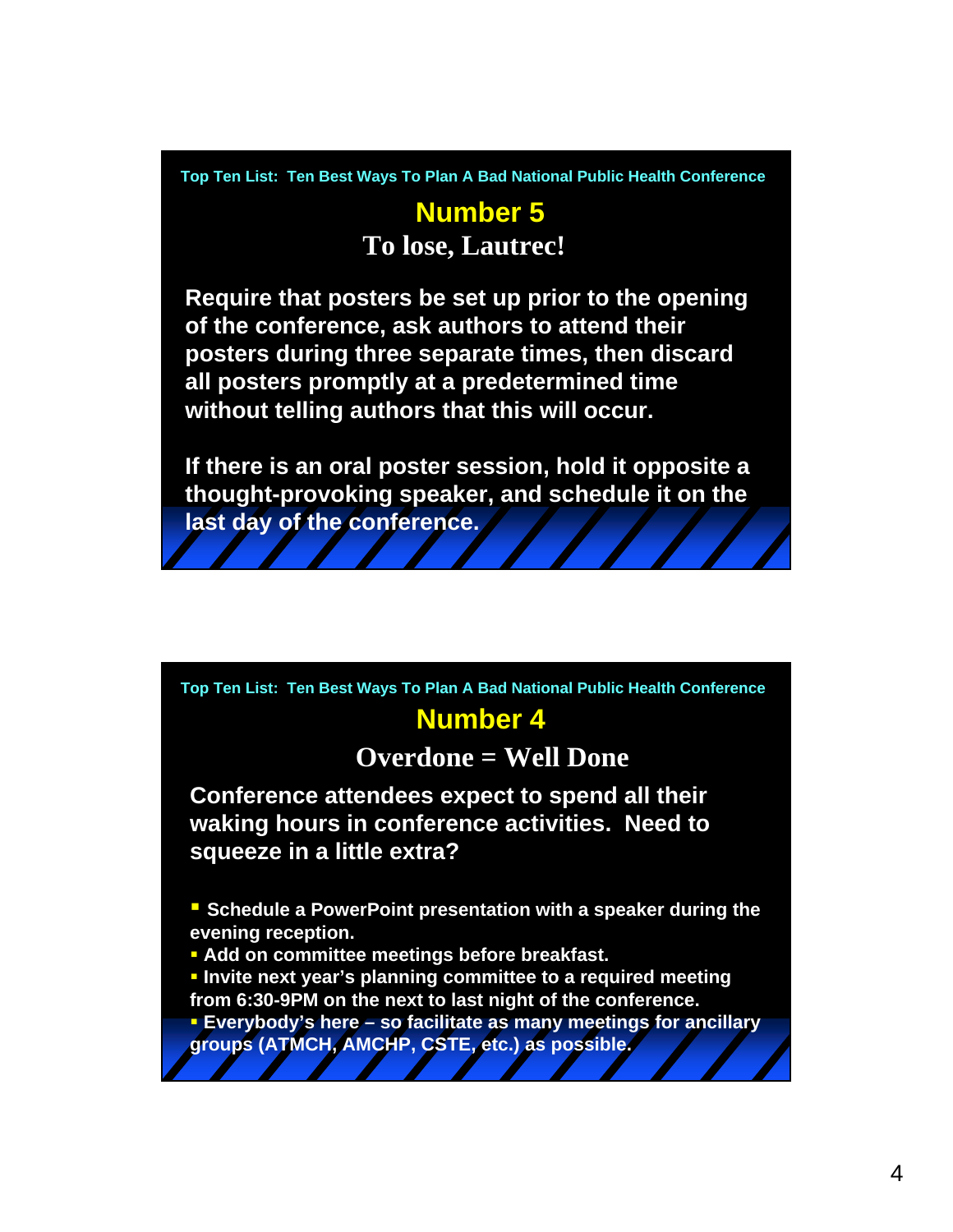## **Number 3 Or . . . Underdone = Well Done**

**On the flip side – schedule an entire afternoon 'On the Town' or 'At the Beach', followed by a dinner banquet with after dinner speaker.**

**This will ensure that only the diehard conference goers will attend. Everyone else will have the state agency travel requests refused.**



**Top Ten List: Ten Best Ways To Plan A Bad National Public Health Conference**

# **Number 2**

**One Size Fits All**

**Arrange for all breakout sessions to be held in similar style rooms, with chairs designed for persons with BMI of 24-26, positioned in closely spaced rows with no leg room.**

**Sessions that draw larger audiences can be posted on the conference web-board later, and people who are too large for their chairs should view the experience as a personal health promotion opportunity.**